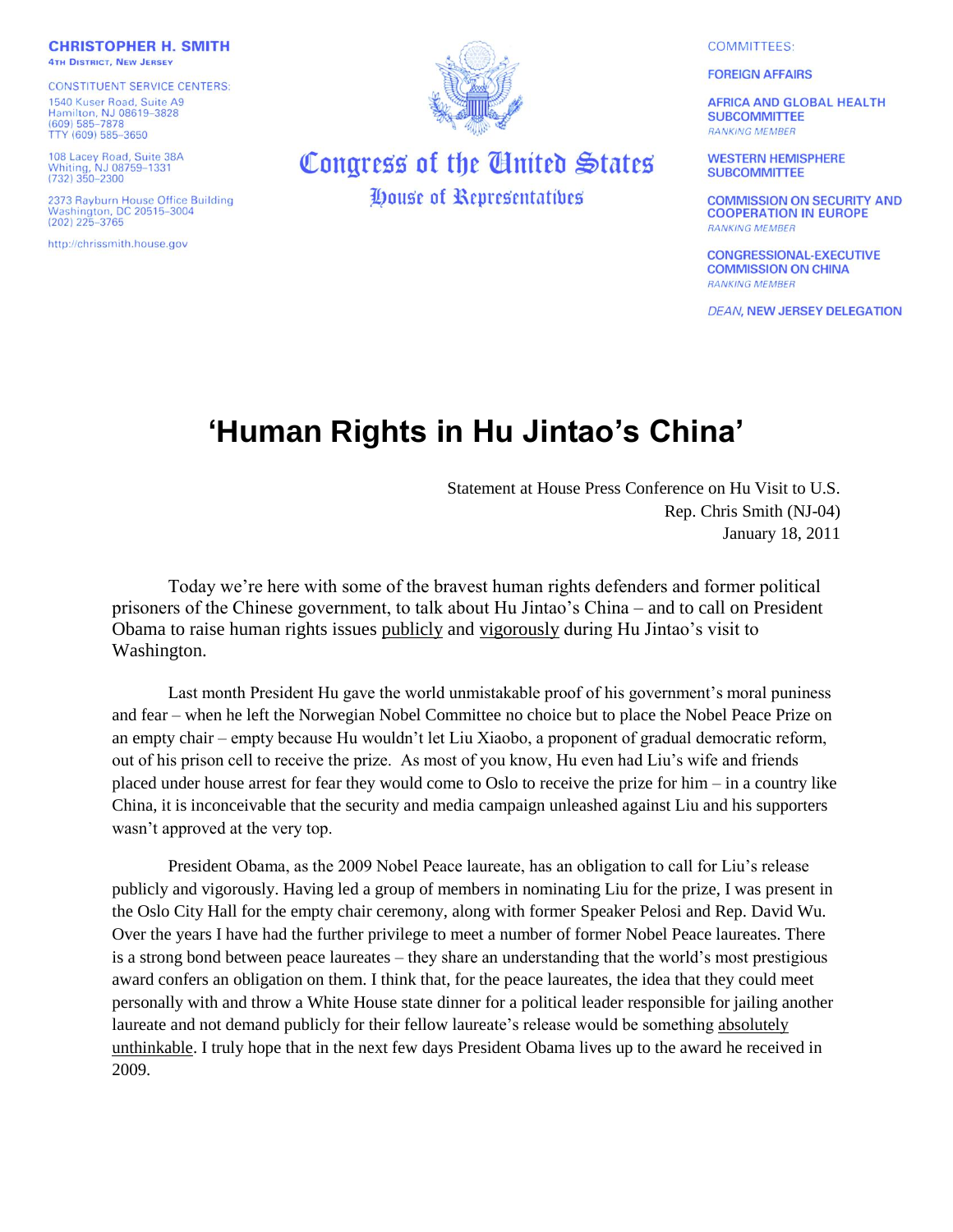Beyond this I urge President Obama to join us in speaking out for all those in China whose basic human rights are violated – for political prisoners, such as Gao Zhisheng, who we recently learned has been savagely tortured in the past year – his wife, Geng He, is with us today, as well as Chen Guangcheng, still under house arrest after serving years in prison for drawing the attention of the international media to a massive forced abortion campaign in Shandong province, for Falun Gong practitioners – also victims of the most brutal torture practices – for underground Christians, Tibetan Buddhists and Uyghur Muslims, whose native lands Hu"s government treats like militarily occupied territory, for democracy advocates, labor organizers, North Korean refugees, for Internet users, subject to censorship and surveillance.

I particularly want to mention Chinese women. The Chinese government"s one-child-per-couple policy, with its attendant horrors of forced abortion campaigns and rampant sex-selective abortion, is, in scope and seriousness, the worst human rights abuse – the worst gender crime – in the world today.

Few people outside China understand what a massive and cruel system of social control the onechild policy entails. As the U.S. China Commission summarized, the system is "marked by pervasive propaganda, mandatory monitoring of women's reproductive cycles, mandatory contraception, mandatory birth permits, coercive fines for failure to comply, and... forced sterilization and abortion."

The price for failing to conform to this system is staggering. A Chinese woman who becomes pregnant without a permit will be put under mind-bending pressure to abort. She knows that "out-of-plan" illegal children are denied education, health-care, and marriage, and that fines for bearing a child without a birth permit can be 10 times the average annual income of two parents, and those families that can"t or won"t pay are jailed, or their homes smashed in, or their young child is killed. If the brave woman still refuses to submit, she may be held in a punishment cell, or, if she flees, her relatives may be held and, very often, beaten. Group punishments will be used to socially ostracize her--her colleagues and neighbors will be denied birth permits. If the woman is by some miracle still able to resist this pressure, she may be physically dragged to the operating table and forced to undergo an abortion.

Her trauma is incomprehensible. It is a trauma she shares, in some degree, with every woman in China, whose experience of intimacy and motherhood is colored by the atmosphere of fear created by the government, by government threats and determination to intrude itself, in deadly fashion, into the most private aspects of her life.

Last year, I chaired a Lantos Human Rights Commission hearing and heard the testimony of Wujian, a victim of forced abortion. I"ll quote the pertinent part of her testimony, picking up from her abduction from a cabin where she had been hiding out to escape the population police:

"About one hour later, the van stopped in the hospital. As soon as I was out of the van, I saw hundreds of pregnant moms there, all of them just like pigs in the slaughterhouse.

"Immediately I was put into a special room without any preliminary medical examination. One nurse did oxytocin injection intravenously. Then I was put into a room with several other moms. The room was full of moms,'' she went on, "who had just gone through a forced abortion. Some moms were crying. Some moms were mourning. Some moms were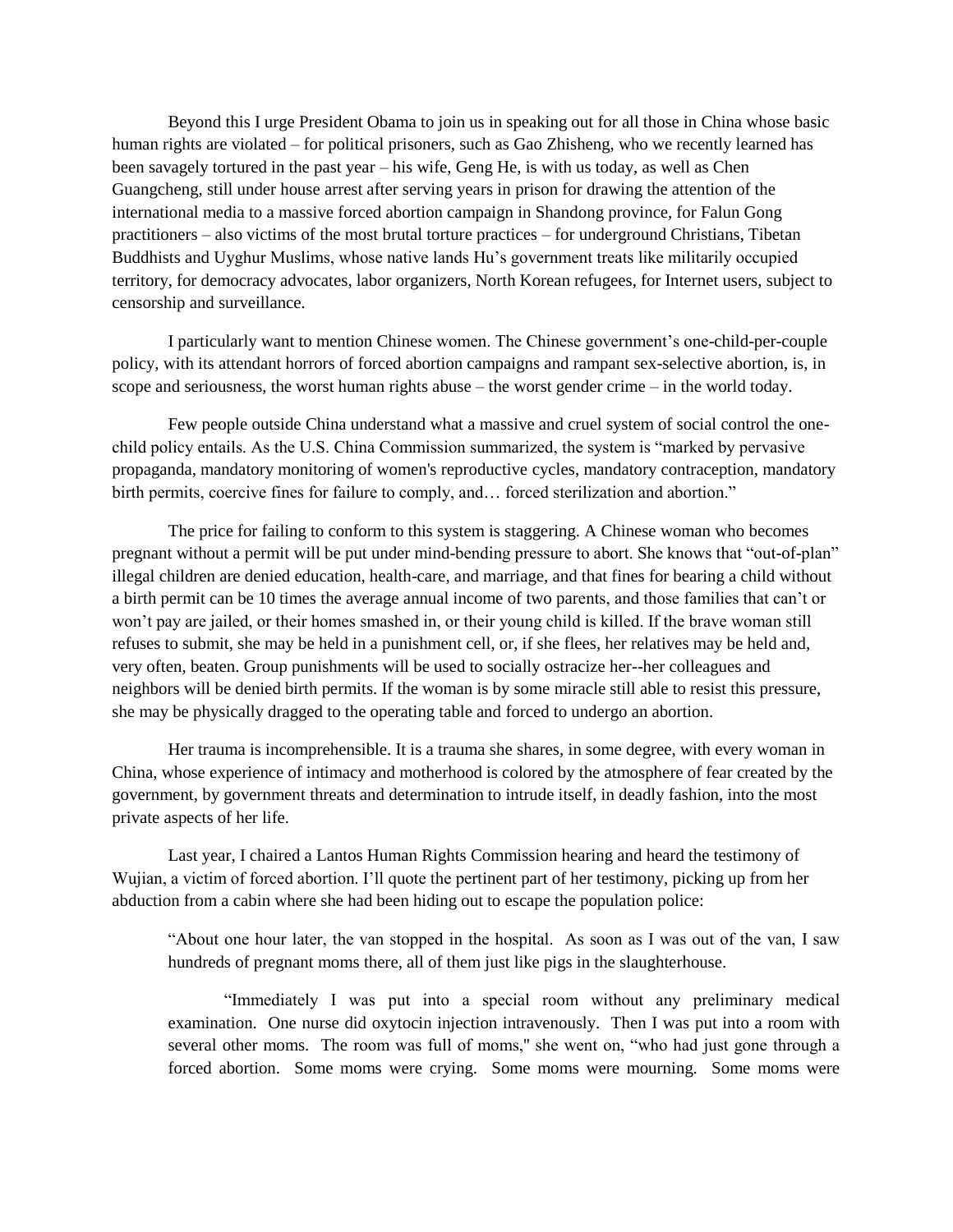screaming, and one mom was rolling on the floor in unbearable pain. Then I kept saying to her,'' the abortionist, "how could you become a killer by killing people every day?

"She told me that there was nothing serious about this whole thing for her. She did this all year. She also told me that there were over 10,000 forced abortions in our county,'' that is not country, county, "just for that year, and I was having just one of them. I was astonished by her words,'' she went on, "and I realized that my baby and I were just like a lamb on the cutting board. Finally she put the big, long needle into the head of my baby in my womb.

"At the moment, it was the end of the world for me,'' she went on, "and I felt even time had stopped. Since it did not come out as expected, they decided to cut my baby into pieces in my womb with scissors and then suck it out with a special machine. I did not have any time to think as this most horrifying surgery began by force. I could hear the sound of the scissors cutting the body of my baby in the womb. Eventually,'' she goes on, "the journey in hell, the surgery was finished, and one nurse showed me part of a bloody foot with her tweezers.

Through my tears, the picture of the bloody foot was engraved into my eyes and into my heart, and so clearly I could see the five small bloody toes. Immediately the body was thrown into a trashcan. The one-child policy,'' she goes on, "and forced abortion policy have killed millions of innocent lives in China.''

## Her story is everywoman's story.

No wonder the World Health Organization reports over 500 female suicides per day in China. China is the only country in the world where more women take their own lives than men, and, according to the Beijing Psychological Crisis Study and Prevention Center, in China the suicide rate for women is fully three times higher than for men.

The result of this policy is a nightmarish "brave new world" with no precedent in human history, where women are psychologically wounded, girls fall victim to sex-selective abortion (in some provinces 140 boys are born for every 100 girls), and most children grow up without brothers or sisters, aunts or uncles or cousins.

As Chai Ling has said so well, the one-child policy amounts to multiple Tiananmen Square massacres every day. In the theatrical adaptation of Victor Hugo"s *Les Miserables*, Marius sings a song evocative of the Tiananmen Square Massacre – Empty Chairs and Empty Tables – an expression of agony at the loss of his idealistic comrades, gunned down on a barricade. "There"s a grief that can"t be spoken," Marius sings, "there's a pain that goes on and on. Empty Chairs and empty tables, now my friends are dead and gone…" China"s pervasive crackdown on dissidents has resulted in empty chairs and empty tables all over China. But empty cribs as well, as the state run by Hu Jintao has slaughtered millions of babies.

Unfortunately, for two years the Obama administration has made nothing but weak, pro forma responses to human rights abuses, in China and around the world.